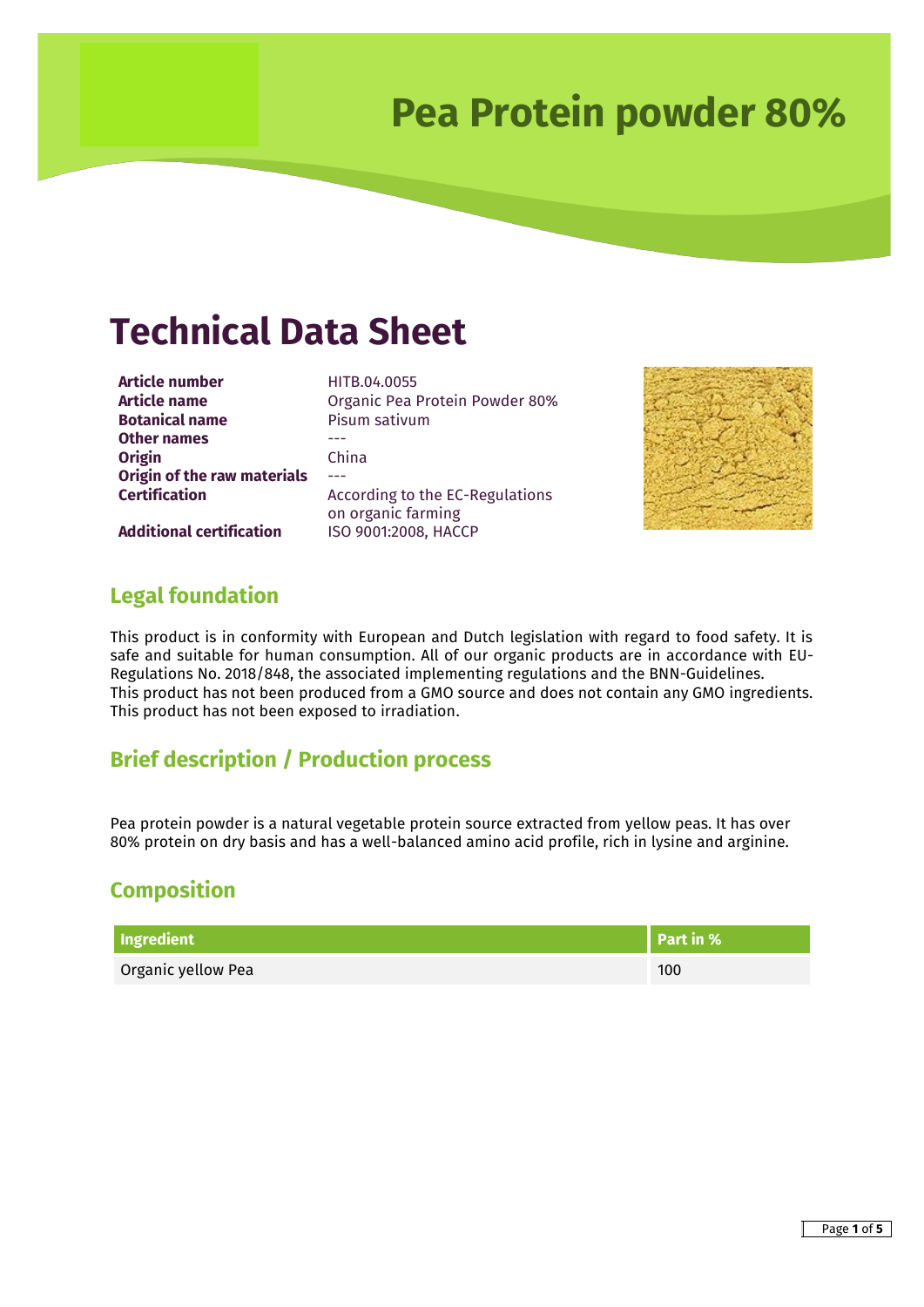### **1) Sensory characteristics**

|     | <b>Parameter</b>      | <b>Declaration</b>                       |
|-----|-----------------------|------------------------------------------|
| 1.1 | Appearance / Colour   | Yellowish                                |
| 1.2 | Odour                 | Characteristic, without any off-odours   |
| 1.3 | Flavour               | Characteristic, without any off-flavours |
| 1.4 | Consistency / Texture | Fine powder                              |

### **2) Physical / Chemical parameters**

|     | <b>Parameter</b>         | Unit                     | <b>Value</b> |
|-----|--------------------------|--------------------------|--------------|
| 2.1 | Moisture / Water content | %                        | Max. 10      |
| 2.2 | Purity                   | %                        | 99,95        |
| 2.3 | Ash                      | %                        | Max. 8       |
| 2.4 | Additives                | $\overline{\phantom{a}}$ | None         |
| 2.5 | Mesh size                |                          | 100          |

### **3) Microbiological data**

|     | <b>Parameter</b>   | <b>Unit</b> | <b>Value</b>  |
|-----|--------------------|-------------|---------------|
| 3.1 | Total plate count  | ctu/g       | $\leq 30.000$ |
| 3.2 | Yeasts             | ctu/g       | $\leq 50$     |
| 3.3 | <b>Moulds</b>      | ctu/g       | $\leq 10$     |
| 3.4 | Enterobacteriaceae | ctu/g       | $\leq 10$     |
| 3.5 | Coliforms          | ctu/g       | $\leq 10$     |
| 3.5 | E. coli            | ctu/g       | $\leq 10$     |
| 3.6 | Salmonella         | $/25$ g     | Absent        |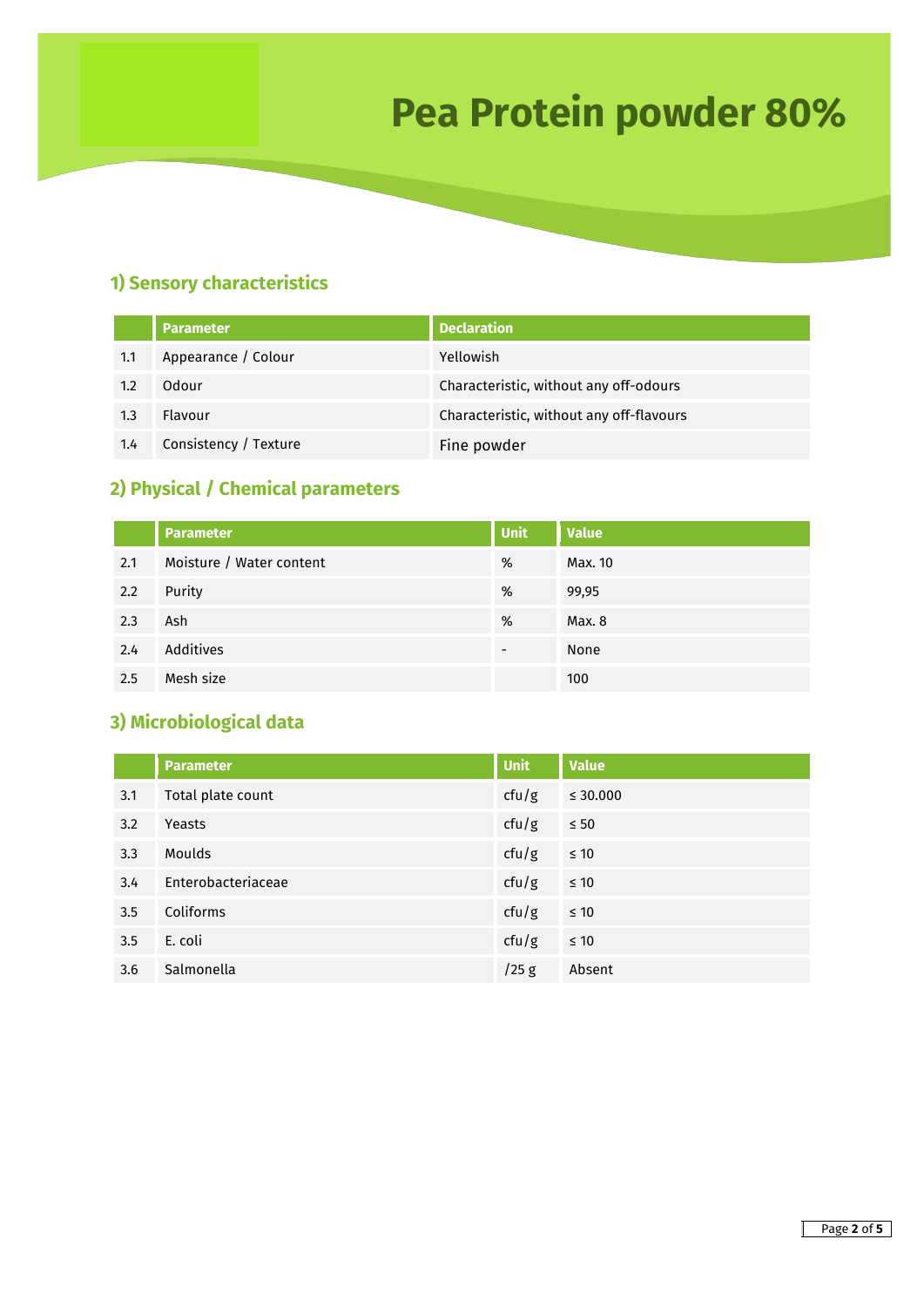### **4) Residues, contaminations, heavy metals and mycotoxins**

|     | <b>Parameter</b>                                                                                                                                                  | <b>Definition</b>                                                                                                                                                                                                 |
|-----|-------------------------------------------------------------------------------------------------------------------------------------------------------------------|-------------------------------------------------------------------------------------------------------------------------------------------------------------------------------------------------------------------|
| 4.1 | <b>Residues and contaminations (bromide,</b><br>methyl bromide, organochlorine pesticides,<br>phosphine, storage additives,<br>organophosphorus pesticides, etc.) | This product is in conformity with the European<br>and Dutch legislation. This product is in<br>accordance with EC-Regulations No. 2018/848,<br>the associated implementing regulations and<br>the BNN-Guidelines |
| 4.2 | Heavy metals (cadmium, lead, mercury, etc.)                                                                                                                       | In accordance with EC-Regulation No. 488/2014<br>No. 1881/2006, EU-Regulation No. 2021/1317 and<br>No. 2021/1323                                                                                                  |
| 4.3 | Mycotoxins (ochratoxin, aflatoxin,<br>deoxynivalenol, fumonisin, patulin,<br>zearalenone, etc.)                                                                   | According to EC-Regulation No. 1881/2006                                                                                                                                                                          |

### **5) Nutritional values per 100 g**

|     | <b>Parameter</b>               | <b>Unit</b> | <b>Value</b> |
|-----|--------------------------------|-------------|--------------|
| 5.1 | Energy                         | kJ/kcal     | 400/1.673    |
| 5.2 | Fat                            | g           | $5 - 12$     |
|     | of which saturated fatty acids | g           | $1 - 3$      |
| 5.3 | Carbohydrates                  | g           | $\leq$ 2     |
|     | of which sugars                | g           | $\leq 1,5$   |
| 5.4 | Dietary fibre                  | g           | $2 - 8$      |
| 5.5 | Protein                        | g           | $\geq 80$    |
| 5.6 | Salt                           | g           | 2,31         |

|      | <b>Amino Acids</b> | Value (%)    |      | <b>Amino Acids</b> | Value (%)   |
|------|--------------------|--------------|------|--------------------|-------------|
| 5.7  | Alanine            | $2,5 - 5,2$  | 5.16 | Lysine             | $4,2 - 7,2$ |
| 5.8  | Arginine           | $4,5 - 7,5$  | 5.17 | Methionine         | $0,7 - 1,7$ |
| 5.9  | Aspartic acid      | $7,2 - 10,2$ | 5.18 | Phenylalanine      | $2,5 - 5,5$ |
| 5.10 | Glutamic acid      | $11 - 15$    | 5.19 | Proline            | $2,8 - 5,8$ |
| 5.11 | Cysteine           | $1,0 - 2,0$  | 5.20 | Serine             | $2,5 - 5,5$ |
| 5.12 | Glycine            | $1,5 - 4,5$  | 5.21 | Threonine          | $2,0 - 5,0$ |
| 5.13 | Histidine          | $0,6 - 3,6$  | 5.22 | Tryptophan         | $\leq 1,5$  |
| 5.14 | <b>Isoleucine</b>  | $1,5 - 4,5$  | 5.23 | Tyrosine           | $1,5 - 4,5$ |
| 5.15 | Leucine            | $4,9 - 7,9$  | 5.24 | Valine             | $2,1 - 5,1$ |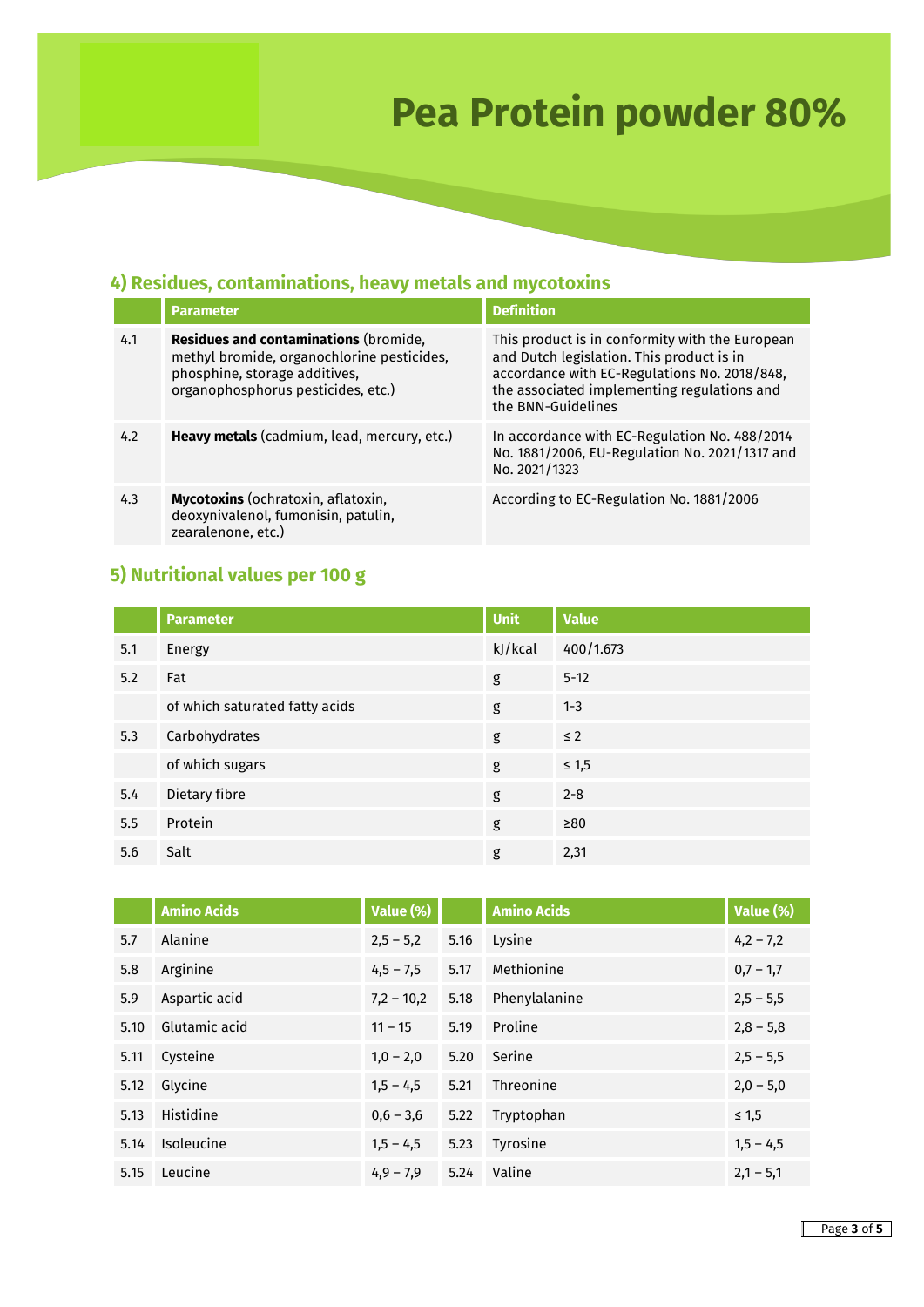### **6) Allergen information**

Presence/absence of ingredients with allergenic potential according to EU-Regulation No. 1169/2011 combined with the LeDa (ALBA) allergen list.

|                | Allergen, ingredient, trigger                                                                                     | <b>Present in recipe?</b> |
|----------------|-------------------------------------------------------------------------------------------------------------------|---------------------------|
| 1              | Cereals containing gluten (wheat, rye, barley, oats, spelt, kamut)                                                | No                        |
| 2              | Crustaceans                                                                                                       | No                        |
| 3              | Eggs                                                                                                              | <b>No</b>                 |
| 4              | <b>Fish</b>                                                                                                       | No                        |
| 5              | Peanuts                                                                                                           | N <sub>o</sub>            |
| 6              | Soybeans and products thereof                                                                                     | No                        |
| $\overline{7}$ | Milk and products thereof                                                                                         | No.                       |
| 8              | <b>Nuts</b>                                                                                                       | No                        |
| 9              | Celery and products thereof                                                                                       | No                        |
| 10             | Mustard and products thereof                                                                                      | No                        |
| 11             | Sesame seeds and products thereof                                                                                 | No                        |
| 12             | Sulphur dioxide and sulfites at concentrations of more than 10mg/kg or<br>10mg/L as expressed as SO <sub>2.</sub> | <b>No</b>                 |
| 13             | Lupin and products thereof                                                                                        | <b>No</b>                 |
| 14             | Molluscs and products thereof                                                                                     | <b>No</b>                 |

The allergen information above is based on information of our supplier. We point out, that cross-contamination cannot be excluded to 100%.